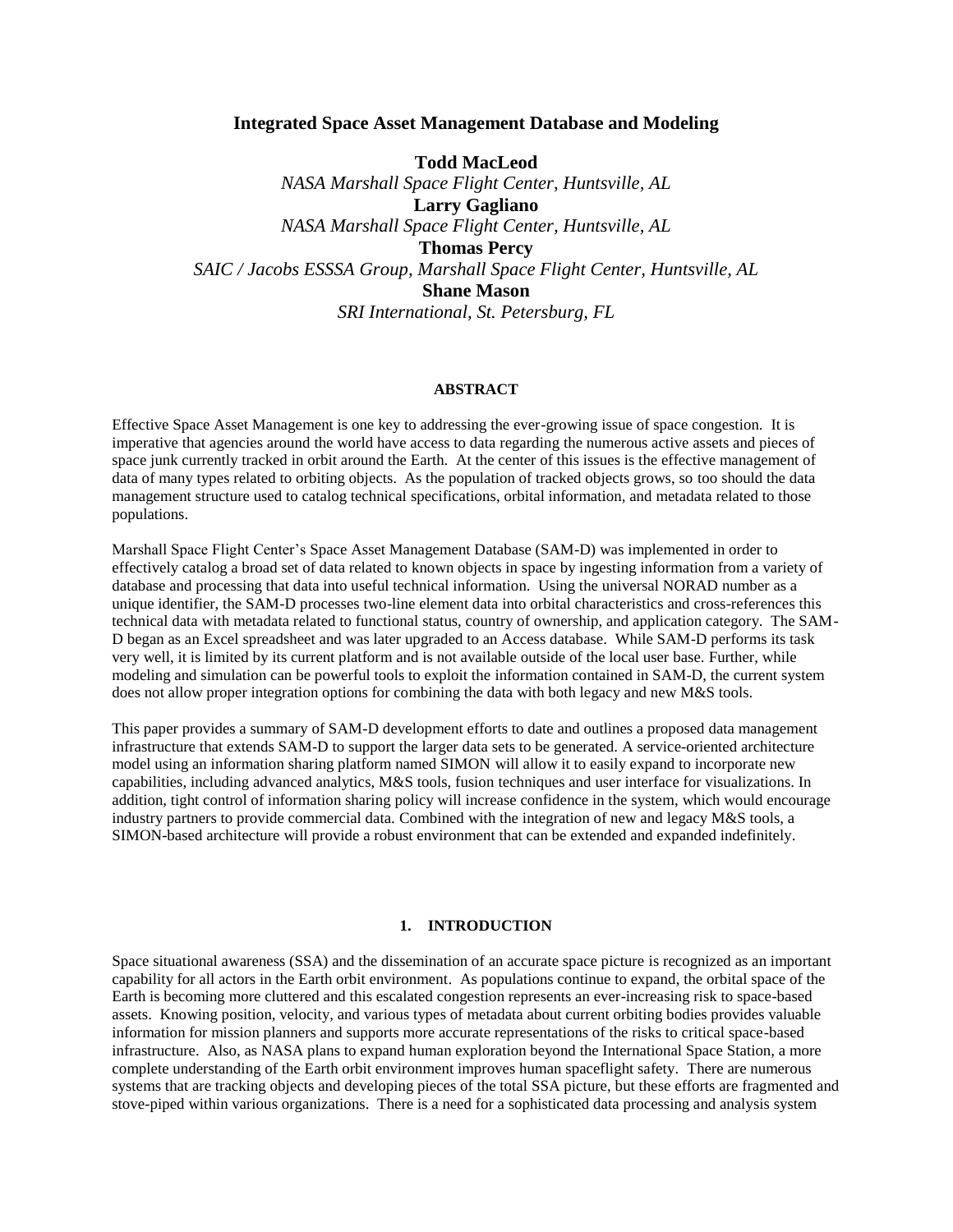that can provide an encompassing, accurate SSA picture to first, the national space-faring community, and ultimately, the global community. This paper presents a NASA/MSFC technical approach that will provide such a system.

## **2. SPACE ASSET MANAGEMENT DATABASE (SAM-D) BACKGROUND**

Several years ago, MSFC begin to investigate the various issues related to orbital debris and space situational awareness as part of a series of spacecraft concept studies. It quickly became apparent to the analysts involved that, while the general idea of the orbital debris threat was known, any group interested in advancing technologies designed to address the various SSA issues required a certain level of understanding of the demographics and technical data that describes the populations of objects in Earth space. A large component of any SSA mission concept is the education of the audience on matters of debris populations, population centers at various orbits, the status and importance of active orbital assets, as well as international policy and law. Research into available data related to the orbital population revealed that, while both technical information and metadata of orbital objects are available, compiling the data requires the survey of many different resources and the completeness and validity of the data is varied.

To support these concept studies, the first version of the SAM-D was created. In its initial instantiation, the SAM-D was constructed in Excel. The center of the SAM-D was the publically available catalog of tracked objects maintained by the Joint Space Operations Command (JSpOC).[1] The JSpOC Catalog is freely available through the web site Space-Track.org, which was used as the source for the SAM-D. A Visual Basic for Applications (VBA) macro was written to convert the Two-Line Elements (TLEs) found in the catalog into single row database entries housed in a worksheet within the Excel file. Using the orbital characteristic data found in the TLE, the Semi-Major Axis, and Perigee and Apogee Altitudes were computed. The TLE also provided the satellite number, also knowns as the NORAD number, which serves in the SAM-D as the unique identifier for each entry in the database. With apogee and perigee defined and inclination provided directly from the TLE, the database immediately supported the binning of tracked orbital elements by orbit.

Several other public sources of information were tapped to provide other technical specifications and metadata. The Satellite Catalog (SATCAT) Database [2] provides a significant amount of supplemental information. The SATCAT database is a historical database of Earth satellite information maintained by the Center for Space Standards and Innovation (CSSI) at Analytical Graphics, Inc., makers of Satellite Tool Kit (STK). One unique aspect of the SATCAT database is that it holds a record of all assets launched since the beginning of space flight, over 39,000 entries. This information becomes extremely useful in establishing historical trends and separates the SATCAT database from the JSpOC catalog, the latter of which only keeps a running record of objects currently in orbit. The SATCAT database was the chief source for radar cross-section data, a key data element for spacecraft orbital life calculations. Additionally, historical data about orbital objects found in the SATCAT database, including launch site, country of origin, and operational status, were used to create metadata for the satellites in the catalog.

The database maintained by the Union of Concerned Scientists (UCS) provided additional data regarding operational status.[3] This data supplemented data found in the SATCAT database. The UCS database was also a source of mass data tracked objects, as was data maintained in the STK software itself. Mass data for the SAM-D from these two sources was supplemented by ad hoc searches completed using several web resources including Gunter's Space Page<sup>[4]</sup>, Encyclopedia Astronautica<sup>[5]</sup>, and the NASA Space Science Data Center (NSSDC)[6]. The data from these various sources were integrated with the TLE data, adding to the single-line database entry, via lookup functions based on NORAD number and, in the case of the ad hoc mass data, manually.

Using VBA macros, a search function was created to allow the Excel database to be queried. Sub-sets of tracked objects could be created by satellite name, orbital parameters (including inclination, perigee and apogee), or by metadata such as satellite owner. While this original SAM-D configuration served its purpose, it was significantly limited in its functionality and required significant computational resources, with file sizes as large at 45 MB. To improve the usability of the SAM-D, a new version was created in Microsoft Access. The goal of the new SAM-D was to improve access to a wide range of space object data, integrating several different sources into one easy-tosearch database while retaining the integration of technical data and metadata supported by the original SAM-D. The Access database proved to be significantly more agile and user friendly. Queries could be executed on any of the data categories available in the database. Data could be updated at the click of a button with the SAM-D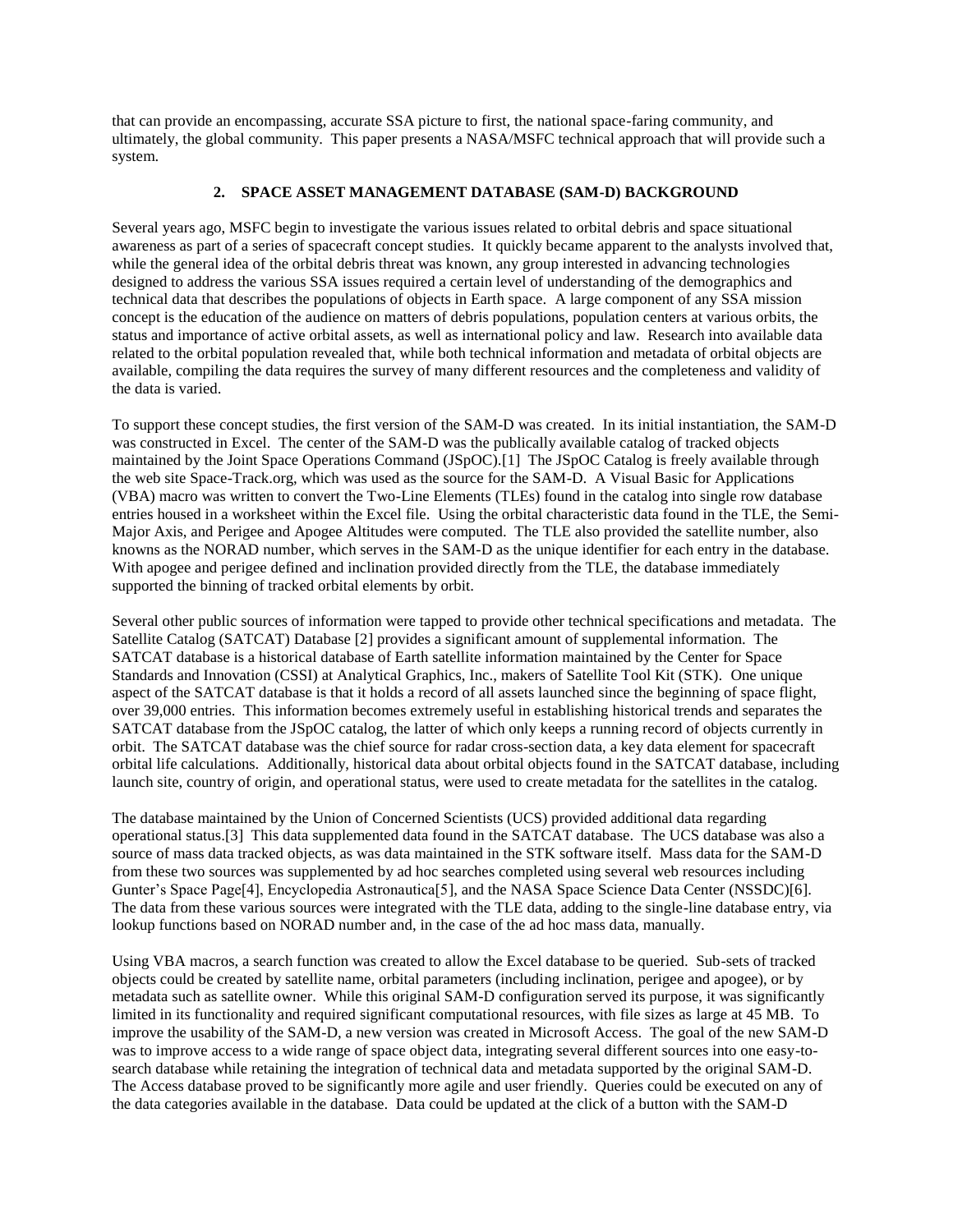programmed to seek file from web-based data resources such as Space-Track.org and the SATCAT database, and previous version of the database archived for future use in mapping the progression of the data over time. As shown in Figure 1, any individual data entry could be accesses and a "baseball card" of relevant information, including a graphic of the asset's orbit, would be provided. Finally, the feature of TLE exporting was added, which was a significant upgrade from the Excel-based database. With this new capability, users could query the database, generate a sub-set of relevant assets, and export their TLE data in the appropriate format to be included in any orbit propagation simulation. This made it possible to define a sub-set of elements and import them into high-fidelity simulations for detailed analyses, including orbital dynamics evaluation and conjunction assessments.



Fig. 1. The SAM-D Access Database

While the Access database provides some significant improvements, there remain limitations to its usefulness. The SSA community hopes to one day be able to track and assign unique identifiers to smaller objects in orbit. This population is significantly larger than the 39,000 objects cataloged to date. As the data set expands to include smaller objects, the size of the database will grow exponentially, and the Microsoft Access toolset is not scalable to that level. In addition, in order to encourage participation by a growing coalition of government and industry partners, the SAM-D must provide privacy protection in order to foster confidence that proprietary information will not be misused. Finally, in order to increase shared space situational awareness, SAM-D should be made available as a web service for use by a wide range of community partners.

For many problems in space situational awareness, making sense of the data requires complex calculation tools, including models and simulations that can be used to analyze and predict the behaviors of orbiting objects. Simulations and other computational models are essential to the effective use of space situational awareness data in predicting interactions between objects, and in developing launch and orbit maintenance plans for new and existing systems. In fact, modeling and simulation generally is the only strategy available to analyze and predict the behavior of N mutually interacting objects in a fluctuating gravitational and atmospheric environment. M&S provides a "virtual" representation of Earth space, and the objects moving through that space that can be used to augment our understanding of the data, and the future effects of additional changes to the situation. An improved SAM-D data architecture will support integration with various models and simulations to support these types of analyses. As new models and simulations are developed, both internally to NASA and by the global SSA community at large, they can be offered services deeply integrated into the SAM-D data architecture and available to all for enhancing the analysis capabilities for users. The remainder of this paper discusses the plans for creating just such a data architecture.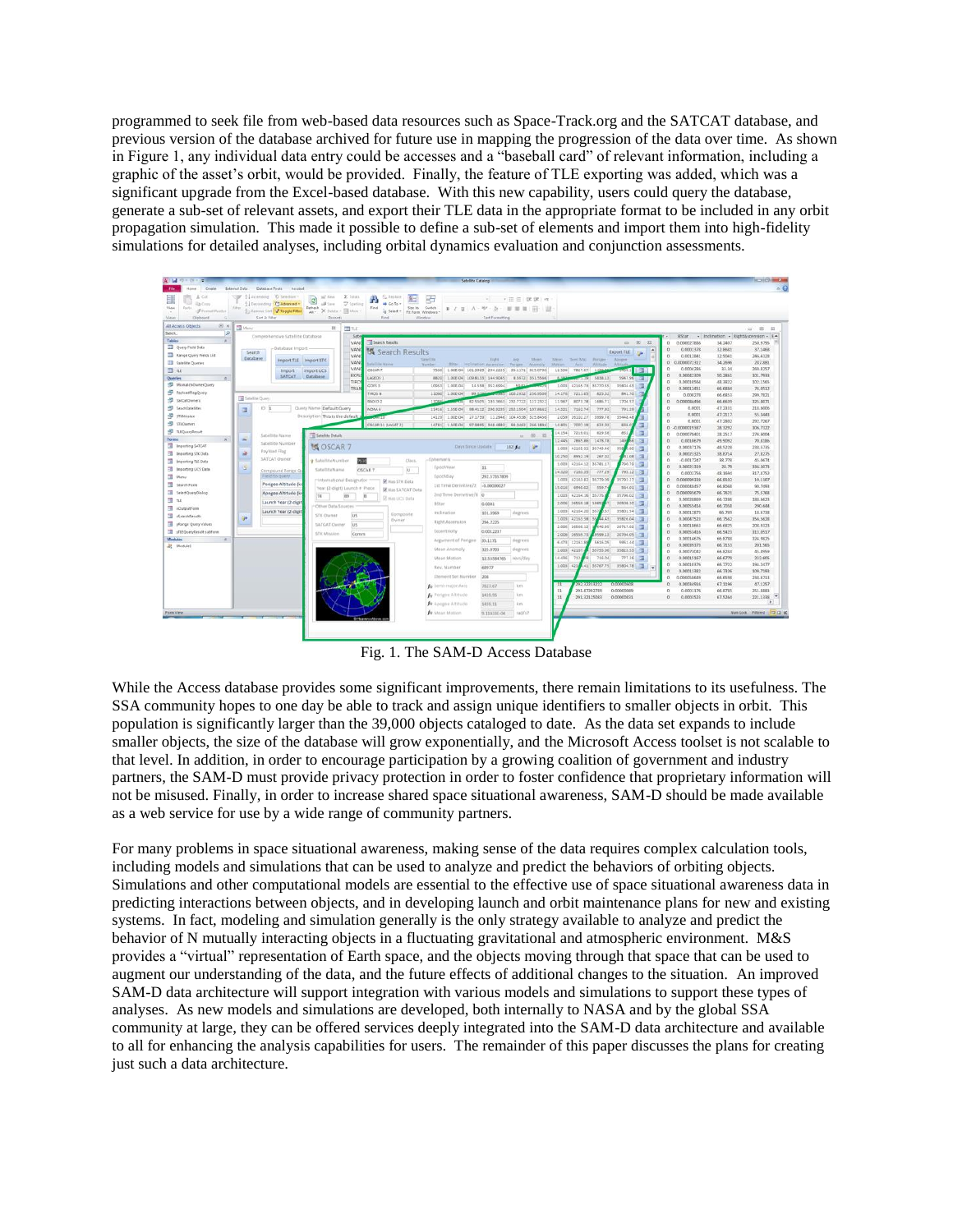### **3. A NEW SAM-D**

The plan for the next generation of the SAM-D is to develop a microservices-based Service Oriented Architecture (SOA) system to provide an Internet-accessible implementation of the SAM-D. This system will be built using a scalable Database Management System (DBMS) capable of handling the data size and scale anticipated as the catalog expands. Publicly available web services will be exposed to allow integration with the entire community. The system will be powered by the SIMON platform, a Government off the Shelf (GOTS) information sharing platform designed to federate data and capabilities across enclaves while providing fine grained control to data owners – allowing them to determine exactly how and when their data is shared. We propose to also augment the SIMON platform with integrated analysis services, including sophisticated modeling and simulation technologies, to provide SAM-D users capabilities to evaluate and understand the behaviors of objects orbiting in the vicinity of the Earth, and to estimate effects of the Earth orbit environment on potential new missions.

### **3.1 Microservice Architecture Overview**

In computing, microservices is a software architecture design pattern, in which complex applications are composed of small, independent processes communicating with each other using language-agnostic APIs.[7] These services are small, highly decoupled and focus on doing a small task. The concept of microservices have been gaining market share with large scale computing entities in both government and industry. Amazon and Netflix have based their infrastructure around this concept, and SRI has been a thought leader in the government arena with their SIMON platform. Decomposing services into their smallest functional units provide the ability to dynamically recompose them into new applications, maximizing reuse. The secondary benefit is that this approach provides for greatly reduced transition time, as components are already designed to run in the target enterprise environment.

At the heart of the use case described for an enterprise SAM-D is an enterprise data processing infrastructure. Data is collected from various providers (asset source databases) using a set of agents. A generic architectural view for this pattern is shown in Figure 2. In this configuration, each agent along the top understands the data collection API for a particular data provider (e.g. NORAD, ESA, or NASA sensor and data systems). A set of data processing, enrichment, fusion and normalization services is made available as a set of decoupled services, including access to modeling and simulation tools that can provide common analysis functions and capabilities based on a variety of new and existing software.

These services can then be sequenced together by workflows to produce meaningful input into the Space Asset Service, as illustrated in Figure 3. Source data is saved off to a metadata catalog where it can be accessed later for forensic and investigative purposed. Complex queries can be composed by one or more domain workflow services to be posed to the reasoning agent. The results are formatted by the domain workflow for simplified graphical representation when viewed by the operator via a componentized widget set.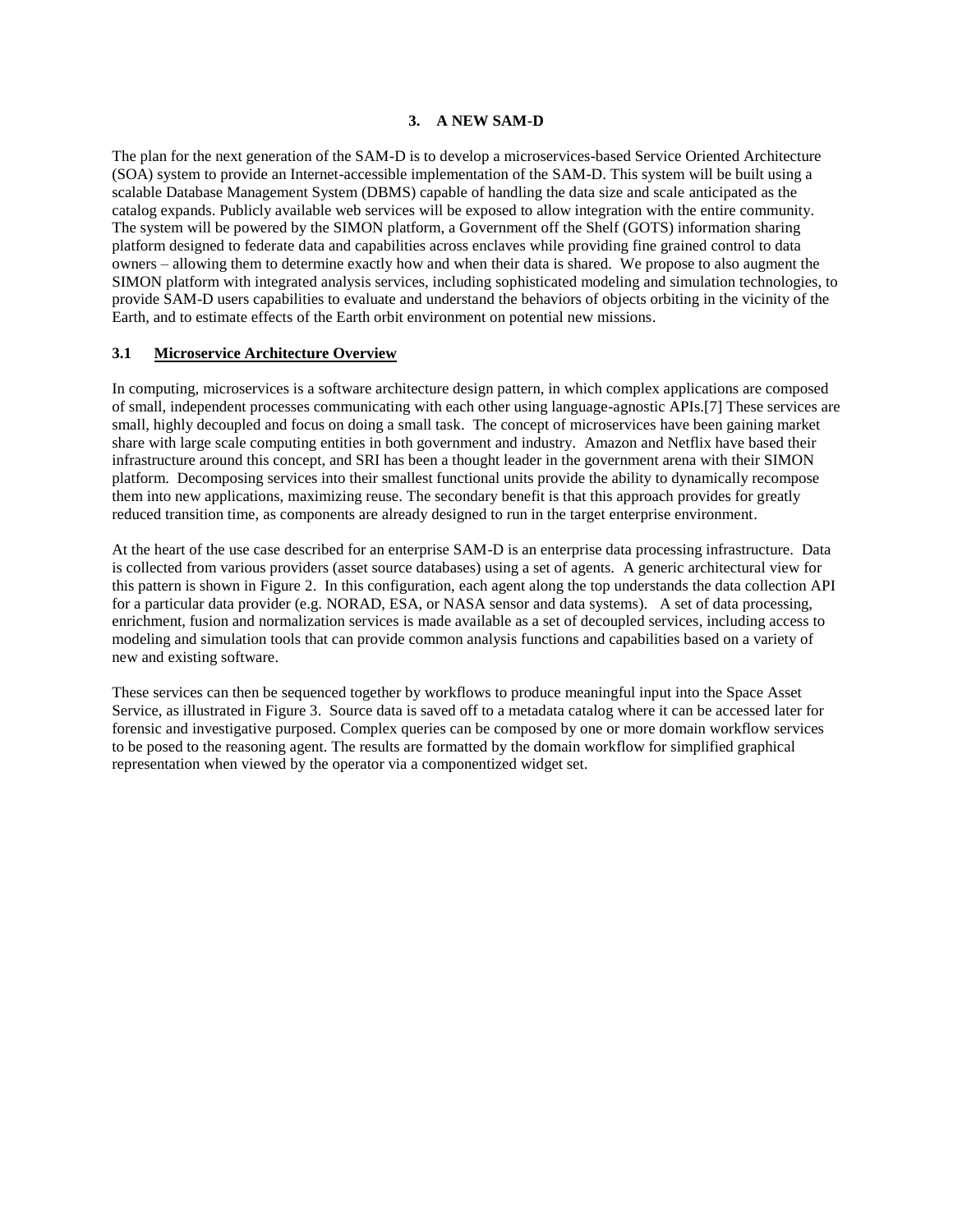

Fig. 2. Microservice Architecture for Data Processing



Fig. 3. Content-based workflow for Incoming Data

# **3.2 Content Processing in a Microservice Architecture**

Decoupled services implemented as described in the previous section are inherently composable since they perform a single function. A simple workflow can be utilized to sequence processing steps based on any number of scenarios, from the content of the incoming data to the destination point of the resultant set. Processing steps can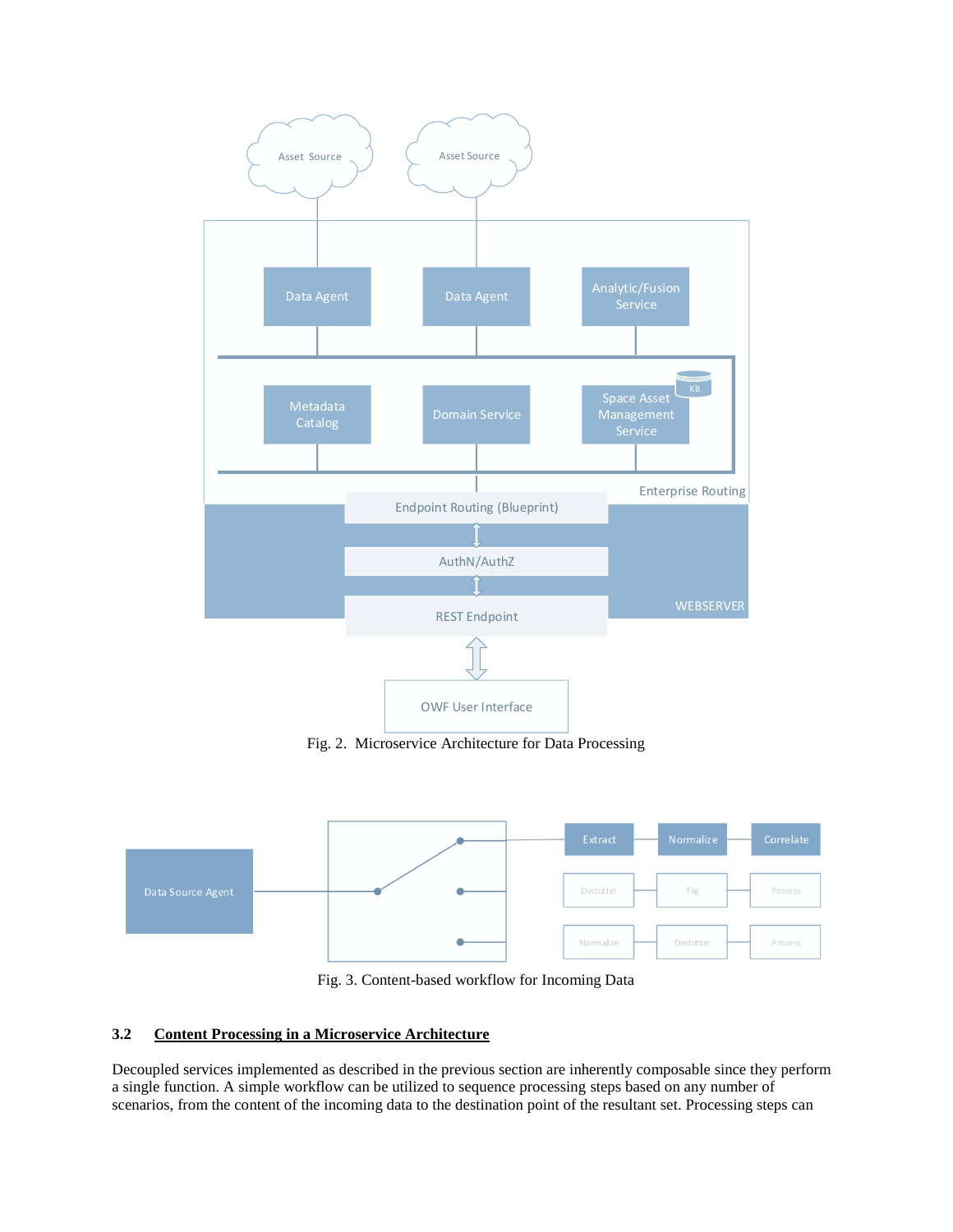include anything from entity extraction, event detection and geo-tagging to high level fusion, integration and correlation algorithms. Implementing these workflows as a set of declarative assertions, or blueprints, allows for a highly dynamic processing infrastructure created from common enterprise toolsets.

If enterprise routes are configured to process incoming data and update the Space Asset Management Service's knowledge base, a simple domain service can be utilized to compose an end user application out of the set of complex queries available from the Space Asset Management Service. The pattern used here will be to model the user interface elements first from the operators view based on the scenario. This answers the questions 'What information needs to be on screen?' and 'How will the operator interact with that information?' These items will be identified and mocked in an iterative process between developer and subject matter expert. The service contract (or API) for the domain service can easily be derived from the UI mock-ups. This allows for the minimal set of business logic to be implemented in the domain service while still satisfying operator requirements. In order to fulfill the requirements of the SAM-D migration, the following set of components will be required.

**Data Agents:** Responsible for the automatic collection of data from the source system. Collected data would be normalized and then placed onto the asynchronous messaging bus for further processing.

**Fusion Service**: Responsible for the task of fusing (correlating) entities from multiple sources into single entities.

**Analytic Services**: Services that would provide advanced analytic capabilities, including a variety of models and simulations that have been developed over the years, ranging from simple orbital analysis, to complex N-body problems, and sophisticated physics models incorporating high altitude atmospheric effects, ionospheric effects, effects on look-down sensors due to the environment, motion, and interactions with other objects. Note that many of these simulations require complex computer architectures and are often prohibitively expensive in time and resources to acquire and maintain over time. By providing these tools as part of the service architecture we are proposing, these advanced analysis tools can be made widely available to the user community at a reasonable cost per user. Integration of modeling and simulation services into the proposed SAM-D architecture is further explored in succeeding sections of this paper.

**Space Asset Management Service**: Responsible for cataloging incoming assets and updates as well as for formulating responses to user initiated queries. Exposing a rich query set for user interactions, this is the primary service responsible for providing Space Situational Awareness.

### **3.3 Building an Information Sharing Community with SIMON**

SIMON is a Government off the Shelf (GOTS) information sharing platform designed to federate data and capabilities across enclaves while providing fine grained control to data owners, allowing them to determine exactly how and when their data is shared. SIMON has been used to build operational situational awareness systems for US SOUTHCOM, DHS, the Naval Research Lab and others. It is also included as a part of DISA's Unclassified Information Sharing (UIS) portfolio. As such, it is uniquely positioned to fill this need as an information sharing platform with a proven track record of successful situational awareness system deployments.

When building a sharing eco-system within a given community of interest, partners are often reluctant to join out of concern for how their data is handled. A primary feature of the SIMON platform it that data owners maintain complete control of how their data is shared with other partners using policy based access control. This increases partner confidence that the data they contribute to the system will only be distributed based on their policy. Policy can be dynamically adjusted, which allows for rapid response to emerging threats, natural events or political alignments. This allows policy administrators to set standing policy and rapidly activate policy in response to changing conditions and sharing environments. Much of the data being handled in modern systems are governed by legal distribution and centralized sharing policy enforcement allows for strict auditing and control. This provides assurances to partners that sharing is being conducted in accordance with pertinent legal policy.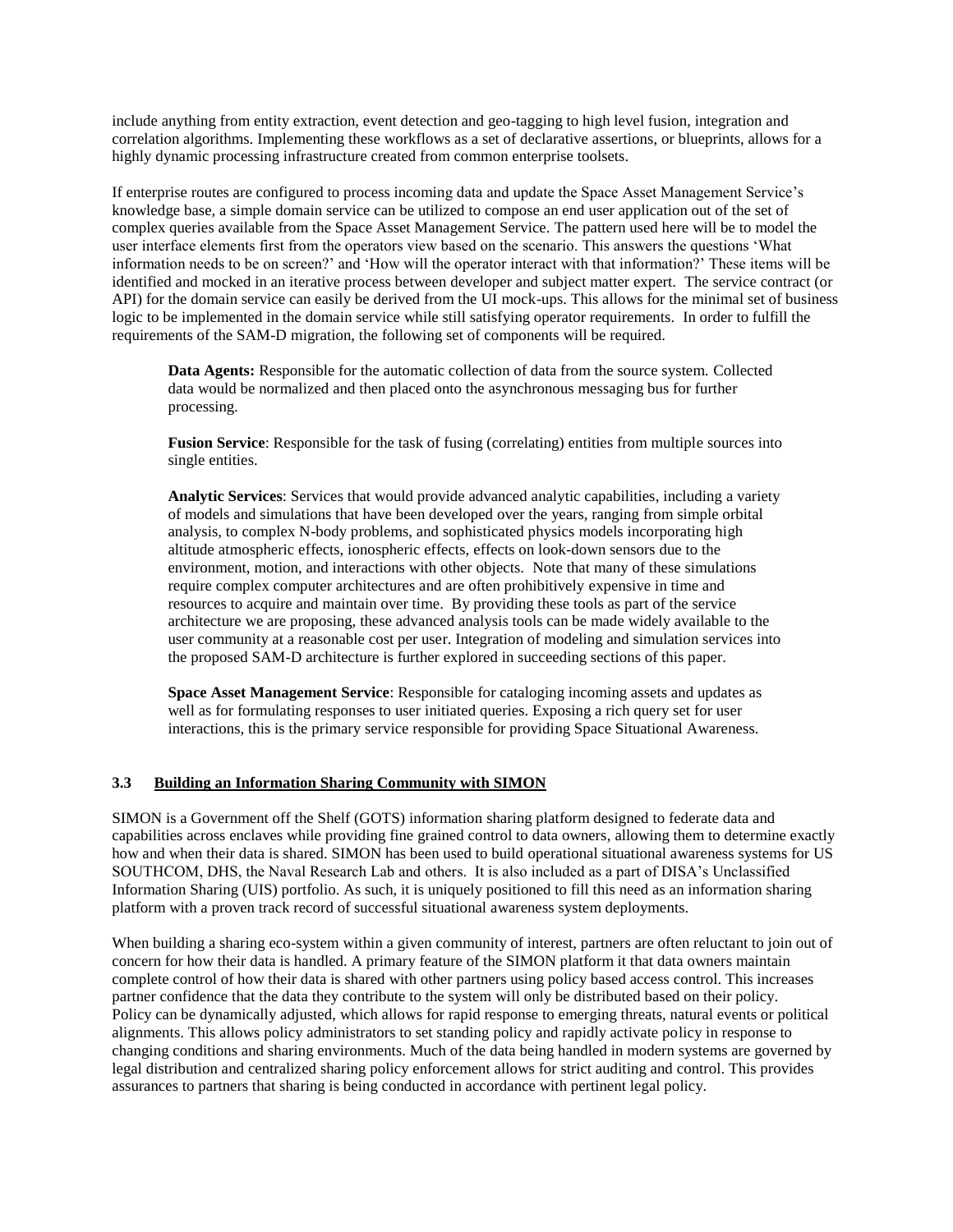SIMON is a highly componentized framework created from microservices and built for rapid response. The modular nature of this approach allows for low cost integration into existing infrastructure. SIMON is a fully featured enterprise environment and can run as a stand-alone enterprise node. It has built-in identity management, access control, service hosting to allow it to run stand-alone or as a part of an existing enterprise. Built on industry and government community of interest approved data exchange and security standards, SIMON can easily connect to existing information providers. As a highly flexible microservices implementation, it is also easy to add new capabilities in response to emerging events. SIMON also runs in distributed mode, which makes it easy to construct deployable expeditionary systems for mobile situational awareness.

## **3.4 Modeling and Simulation in a SIMON Architecture**

Modeling and Simulation (M&S) tools can greatly enhance the functionality and the utility of the SAM-D system for users of near-Earth space situational awareness data. With tools such as orbit generators and collision detectors, physical effects tools, mission planning tools, and other analytical services, the nuances of the data being collected as part of the space situational awareness data gathering activities can be appreciated and the value of the data to the SSA user enhanced. The SIMON architecture is well-suited to support the integration of M&S tools into the overall SAM-D architecture is a manner which is useful to potential users.

Figure 4 provides a notional SIMON architecture that illustrates the various data models and integration technologies that are inherent in the system. Of note are the two main sub-architectures integrated within the total SIMON environment: the Enterprise sub-architecture, and the Real-Time sub-architecture. The primary delineation (for purposes of the discussion with respect to M&S support in SAM-D) between the sub-architectures are the characteristics of the data communications implemented in each. The Enterprise sub-architecture is based on the classic client-server request/response model inherent in, among other technologies, web application and Service-Oriented Application (SOA) implementations. The Real-time sub-architecture is based on peer-to-peer streaming protocols and bi-directional data architectures. Both architectures provide capabilities that are needed to support a variety of modeling and simulation tools in multiple domains.



Fig. 4. A Notional SIMON Architecture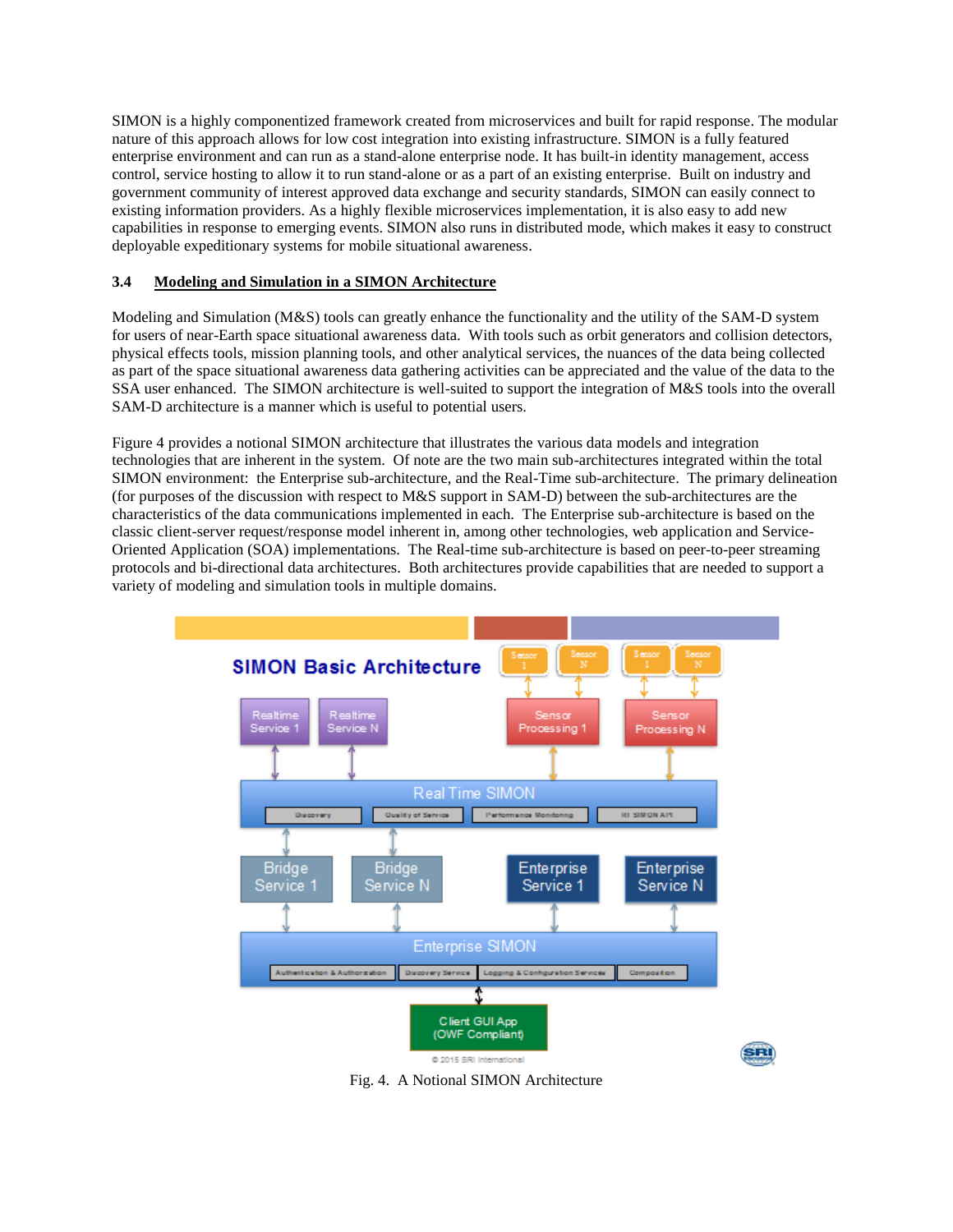It should be noted the Enterprise sub-architecture does support a persistent connection protocol that is useful for connecting continuous data streams in some modeling and simulation tools with user-interface and other enterpriseoriented environments. These streaming protocols, such as the use of WebSockets and other web application protocols, model interactions that are primarily uni-directional, and are initiated by an initial request to a service provider with the architecture. The real-time protocols implemented within the Real-Time SIMON sub-architecture connect "peers" that do not necessarily require a request to initiate a response stream, but are oriented towards multiple bi-directional connections that allow continuous movement of data between cooperating processes.

Other notable features of the model outlined in Figure 3 include the bridge services that are used to connect the subarchitectures into a total integrated SIMON architecture. These bridge services play key roles in mediating data flowing through each of the separate environments implemented with SIMON. M&S bridge elements will play a key role in mediating access to simulation executions and the Enterprise and User-Interface applications that wish to interact with data streaming from the Real-Time sub-architecture.

## **3.5 Realizations of a SAM-D M&S Capability within SIMON**

A potential realization of the abstract SIMON architecture illustrated in Figure 4 that would undergird the SAM-D system is illustrated in Figure 5. The developers envision that a variety of services will be defined that provide a multitude of capabilities to ingest and process space situational awareness data to meet user analysis and design needs.



Fig. 5. Potential SIMON-Based SAM-D Architecture with Modeling & Simulation Additions

At the center of the architecture envisioned in Figure 5 is the SAM-D Data Store, which holds the archival data gathered from the data feeds, entered by users and other applications. Data ingested and generated within the environment will ultimately be stored in the Data Store. The Data Store is the primary data source for analytical, visualization, and collaboration services that are asked by the user. It is anticipated that there will be a variety of applications including planning services for mission planning, kinematic tracking and alerting services, and services that facilitate the development and execution of a variety of M&S-based experiments structures for use by the customer community to tailor a series of data-driven M&S-based experiments to address their specific analysis and synthesis needs. These services will need to bridge between the Real-Time and Enterprise sub-architectures in order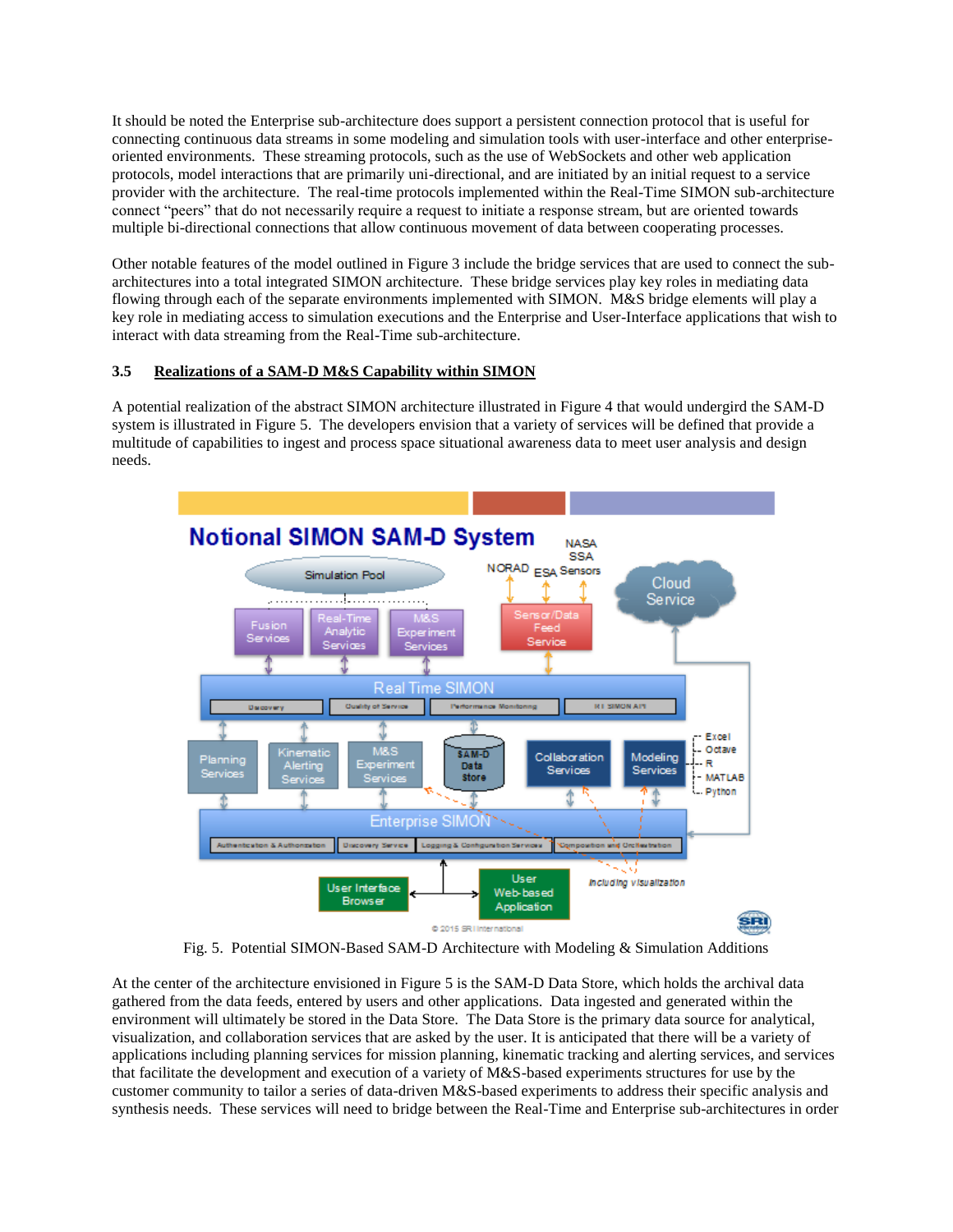to provide access to the M&S data from simulation runs in combination with live data from the potential feeds and the information resident in the data store. The system must also provide a service interface to the Enterprise side for developing Enterprise applications using the data and an interface to the individual user.

Other key features the envisioned SAM-D architecture are the provisioning of an infrastructure that provides access to key information resources in the space situational awareness community, examples of which include NORAD, ESA, and organic NASA SSA sensors as they are developed and deployed. In addition, as shown in the figure, there are other data sources that are more amenable to access from the Internet ("cloud") that would be accessible from the Enterprise sub-architecture that could potentially provide additional characterization data for the orbiting components being tracked and analyzed by the SAM-D system.

As shown in Figure 5, there are two general characterizations of the models and simulations envisioned for support within the SAM-D architecture. These M&S tools allow for both quick, "back of the envelope" level calculations and data manipulation, as well as more sophisticated simulation capabilities that use expanded and higher-fidelity models of space object behaviors in the various regimes within the near-Earth environment to accurately calculate and illustrate the physical effects and subsequent behaviors of space objects under study.

The first set of models, shown in Figure 5 as "Modeling Services", use the SIMON Enterprise integration technologies to provide a series of capabilities to develop and use models. Actual capabilities will be defined by further interactions with potential clients, but this set of services includes the exposure of a variety of analysis tools already in use within the community (Excel, Octave, MATLAB, R, Python are examples). Since most of the most popular tools support a variety of user customizations, develop a standardized API package will be developed that can be used as the basis for development of SAM-D customizations for these tools to facilitate the interaction of the tool environments with the SAM-D data store, and other components of the SAM-D architecture, where it makes sense. Provision of these types of capabilities, implemented as micro-services using the SIMON architecture development process, will provide a wide variety of capabilities to the user to tailor their experiment and data analysis environment to address the problems under study.

The second set of simulations reside in the Simulation Pool and are comprised of a series of simulations that provide modeling of the complex environment of Earth orbit space, and the complicating factors that govern the behavior of the physical objects that are the subject of the space situational awareness collection and analysis activities. These simulations are characterized by the potentially large sets of resources required to complete the computations and potentially long computation times. Calculation of the space time evolution of the objects is one of the objectives of the analysis. The simulations in the Pool will be required to support both stand-alone and distributed simulation modes, depending on the requirements of the experiment. Infrastructures and data models based on the High Level Architecture (HLA) will be used as the integrating agent for bringing together simulation tools, run-time management tools, and run-time analytical tools into federations tailored to provide a variety of simulation architectures to meet a multitude of needs.

As shown in Figure 5, there will be SAM-D applications, as shown in the Fusion Service and Real-Time Analytical Services boxes that may need to use models and simulations as part of their processing. For example, a Fusion Service may need to decide if a new track or object introduced into the system could be a known object, with radically changed orbital elements, perhaps caused by a collision, or through a gravitational force exerted on the known object due to the introduction of a larger object into the space. The Fusion Service would most likely use existing data from the SAM-D store of objects, along with orbit calculation simulations, to determine if there is a correlation of new unknown to potential known objects.

The M&S Experiment Services, both in the bridge component, and in the real-time sub-architecture, are cooperating software components that are implemented to provide users with direct access to the simulation pool to design user experiment federations, initiate and manage federation executions, and to provide access to the results of the experimental runs. Figure 6 shows an expanded version of the SAM-D SIMON architecture, concentrating on the Simulation Pool and the associated exercise support components.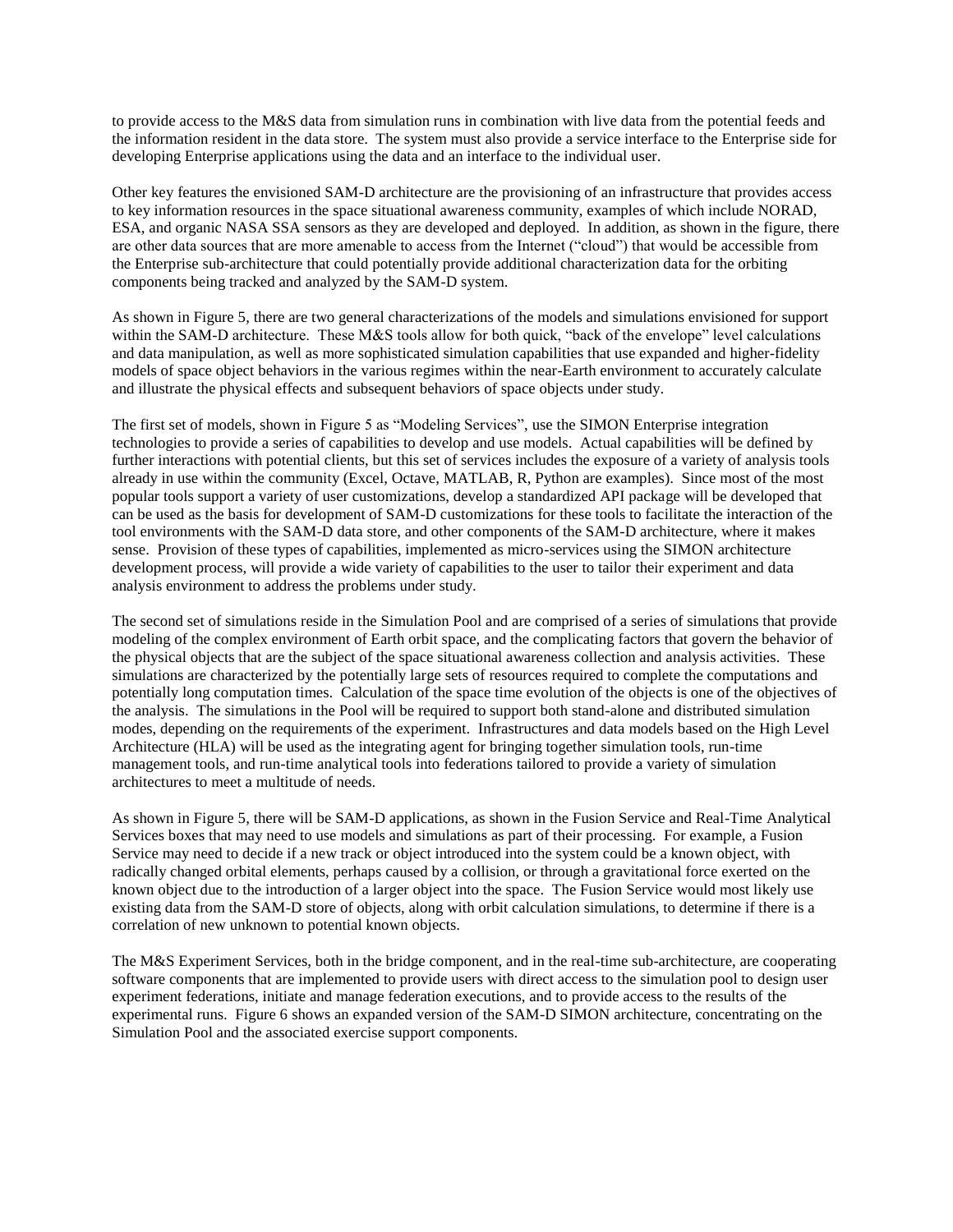

Fig. 6. SAM-D M&S with External RTI

In addition to the models and simulations that make up the simulation pool, the M&S Experiment services consists of the following services:

**Experiment Management Service:** A service designed to aid the user in developing an experiment design, and generating the artifacts necessary to carry out the experiment. The Experiment Management Service will help the user identify the data sets required from the SAM-D data store, as well as any other data sources such as the real-time data feeds needed for the experiments, as well as the data collection to be accomplished. The Service will also help identify the set of simulations and models needed to build the federation. The Service will generate a set of directives to be used by the Simulation Input Generator Service to generate appropriate input data sets where necessary from the data store, or to setup the necessary access queries for a specific simulation into the data store directly. The Experiment Management Service will also develop directives to the Output Collection Service to setup simulation data logging and postprocessing activities to generate analysis output from the collected output. Finally, the Experiment Management Service will provide the directives required by the Federation Management Service to setup the federates comprising the experiment federation.

**Simulation Input Generator Services:** Services designed to generate input data sets for the simulations being used in an experiment. The Simulation Input Generator Services map the data contained in the SAM-D data store into the specific requirements for each simulation. This mapping is derived from the data models underlying the SAM-D data store, and Service plugins provided as part of each federate that does the actual data extraction and formatting for the subject simulation. The Simulations Input Generator Services host the plugins, and provide API access to the data store based on the data models for plugins to use to access data.

**Output Collection Services:** A service designed to generate output data sets that can be stored in the SAM-D data store architecture, as well as collect raw logs from simulation executions. Again,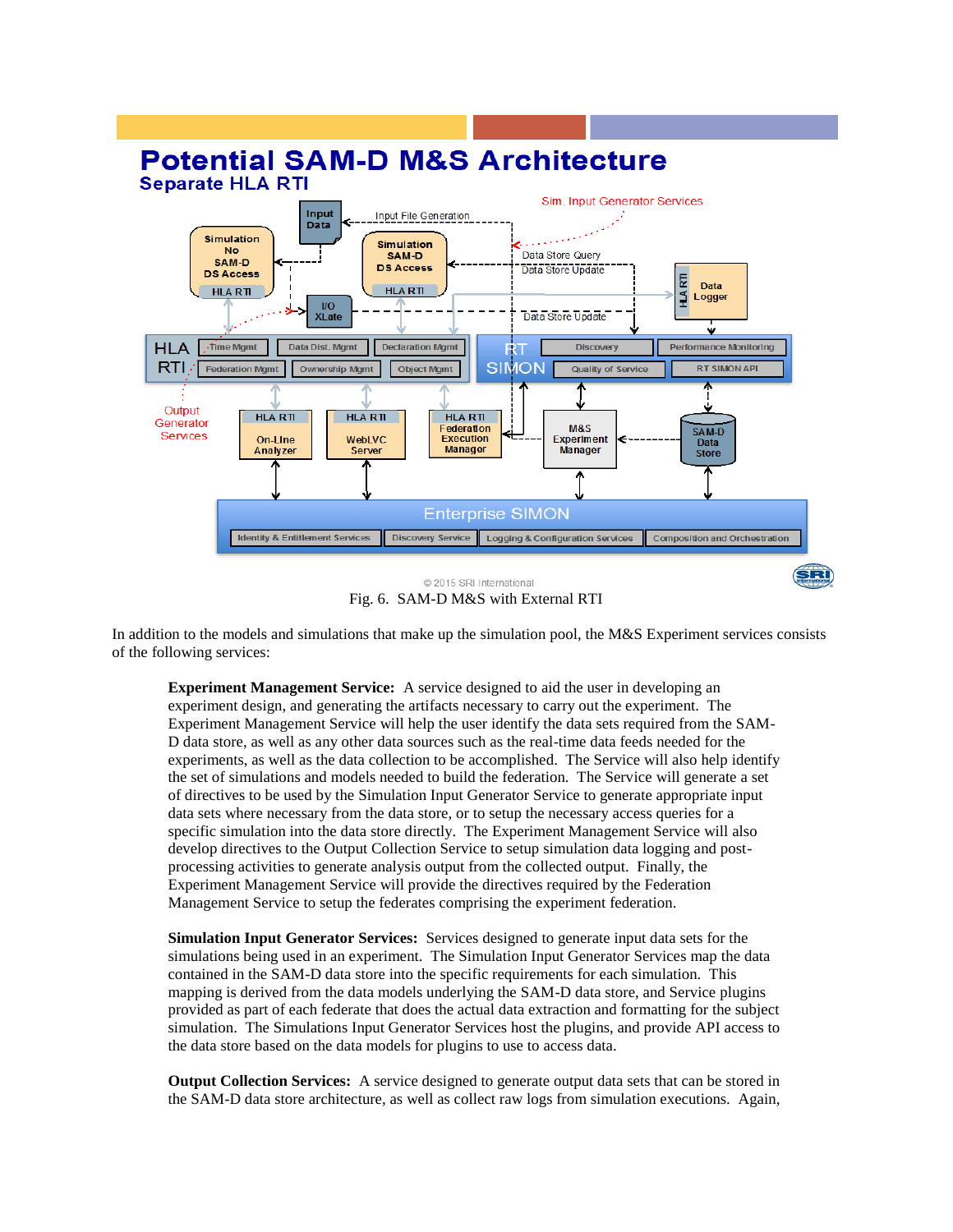using the SAM-D data store data models, the Output Collection Service uses plugins developed as part of the federates to extract required data from the output data sets and store them in the SAM-D data store. Federates could include simulations, and specialized run-time data loggers and analyzers that provide specialized in-line post-processing and analysis outputs.

**Federation Management Service:** A service to provide capabilities to automatically start up, monitor, and shutdown a federation of simulations and run-time tools. This service will initiate the HLA RTI infrastructure for a run (determine federation name, federate names, initialize the RTI, if required), or a set of runs, for instance to support a Monte Carlo set of replications; start the federates up; mediate the startup sequence, where required; and monitor the federation execution, providing status reports on progress, alerts if federates fail to behave as required, and other federation alert situations. A key requirement for the Federation Management Service will be to adjudicate and separate concurrently operating instances of different federations, and to maintain the mapping between individual experiments being conducted, and the federations that are being used to conduct each experiment.

**Real-Time Federation Visualization and Data Analysis Services:** A service that is a federate within a SAM-D federation that provides appropriate data to support a one-way transmission to user viewers, web browsers, and user-defined analysis software of selected data being maintained within a federation execution. These services sit between the HLA RTI messaging, and the Enterprise sub-architecture to provide a web stream of data to web applications and user browser sessions resident on the Enterprise sub-architecture. An example of a potential Federation Visualization Services, as shown in Figure 4, would be a WebLVC server that can operate as a HLA federate on one side, and convert the object updates and interactions into JSON packets that can be provided to web applications and web browsers via WebSockets for visualization using OWF-based browser visualization components. Also, as shown in Figure 4, on-line calculation services and data loggers that access federation data as HLA federates could also be developed using the interfaces to be provided as part of the SAM-D architecture.

Software that implements these types of services have been developed within the distributed simulation community. There are commercial implementations of many of these types of tools, and SRI personnel also have experience in developing these types of tools. The extent of the processing performed by these tools sets, especially the Experiment Management Service, and the level of interaction with the experimenter will need to be determined as the evolution of the SAM-D system proceeds.

Figure 6 illustrates a potential architecture for the simulation component of the SAM-D system that relies on the introduction of an external HLA RTI package as an adjunct to the Real-Time sub-architecture. If commercial RTI packages are considered for inclusion into the SAM-D system, this implementation methodology will be required since most, if not all, commercial implementations do not allow for substitution of the messaging level with the RTI implementation. However, as shown in Figure 7, using one of the several open-source RTI implementations, it is possible that the messaging layer within the RTI could be modified to use the SIMON Real-Time messaging protocols, and the RTI could be implemented with the SIMON architecture directly. This implementation approach would make the integration of all of the tools and services more direct, and total architecture would be less complicated in operation, since many of the SIMON services can be used as part of the execution services implementation.